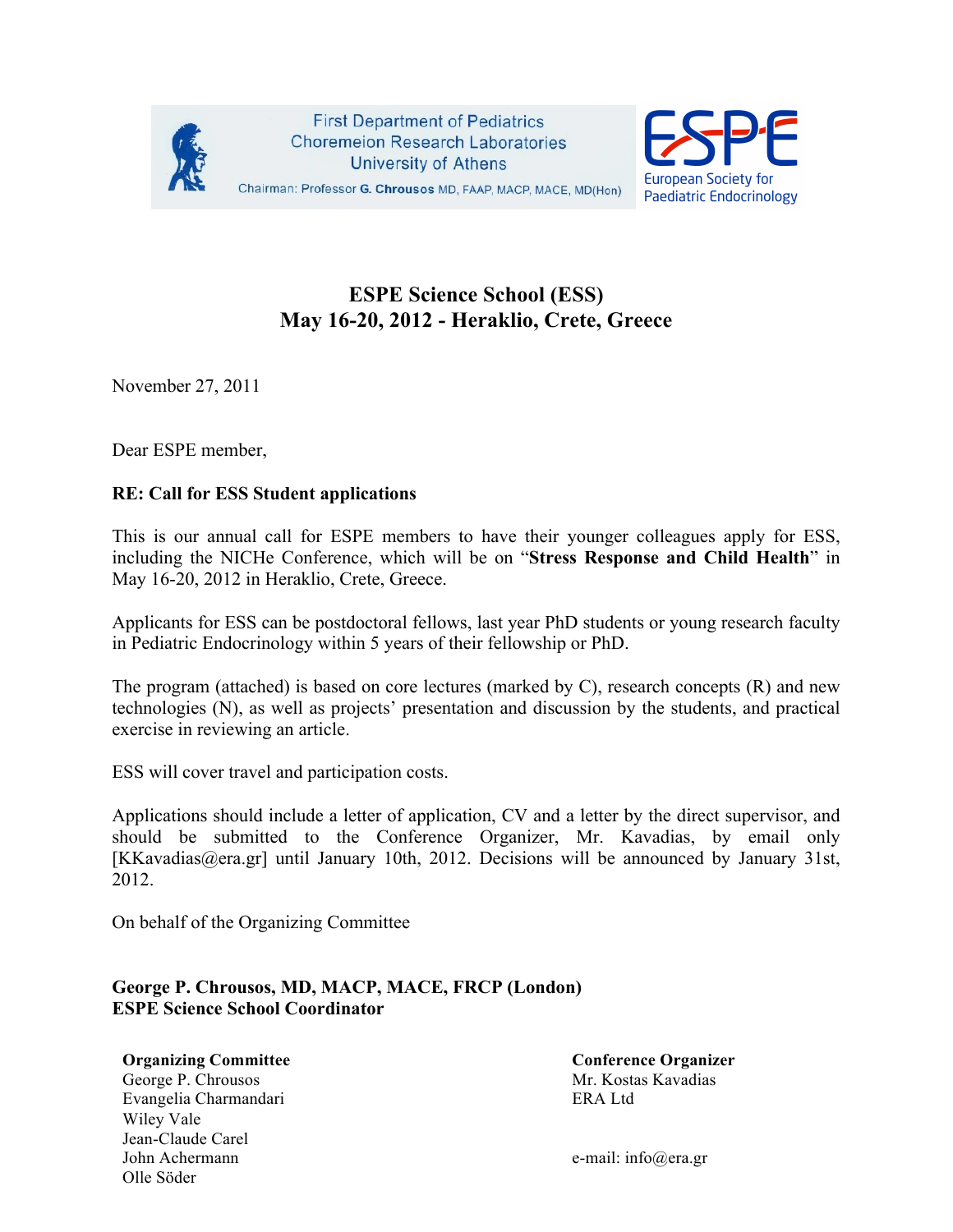

**First Department of Pediatrics Choremeion Research Laboratories University of Athens** Chairman: Professor G. Chrousos MD, FAAP, MACP, MACE, MD(Hon)



## **ESPE Science School (ESS) May 16-20, 2012 - Heraklio, Crete, Greece**

## **Scientific Program**

C - Core lectures, R - Research concepts, N - New technologies

## **Wednesday, May 16**

| 08.45-09.00 |              | Opening, George P. Chrousos                                                                        |
|-------------|--------------|----------------------------------------------------------------------------------------------------|
| 09.00-09.45 | $\mathbf R$  | Linking the CNS to the endocrine system<br>George Chrousos (Athens, Greece)                        |
| 09.45-10.30 | R            | Evolutionary Medicine, Ze'ev Hochberg (Haifa, Israel)                                              |
| 10.30-11.00 |              | <b>Break</b>                                                                                       |
| 11.00-11.45 | C            | Epidemiology, Jean-Claude Carel (Paris, France)                                                    |
| 11.45-12.30 | $\mathbf{R}$ | New insights into steroidogenesis, John Achermann (London, UK)                                     |
| 12.30-14.00 |              | Lunch                                                                                              |
| 14.00-14.45 | N            | A genome wide approach to studying nuclear receptor actions<br>John Cidlowski (NC, USA)            |
| 14.45-15.30 | N            | Dissecting the molecular basis of 17,20-lyase deficiency<br>Walter Miller (San Francisco, CA, USA) |

George P. Chrousos Evangelia Charmandari ERA Ltd Wiley Vale Jean-Claude Carel John Achermann e-mail: info@era.gr Olle Söder

**Organizing Committee Conference Organizer Conference Organizer**<br>
George P. Chrousos Mr. Kostas Kavadias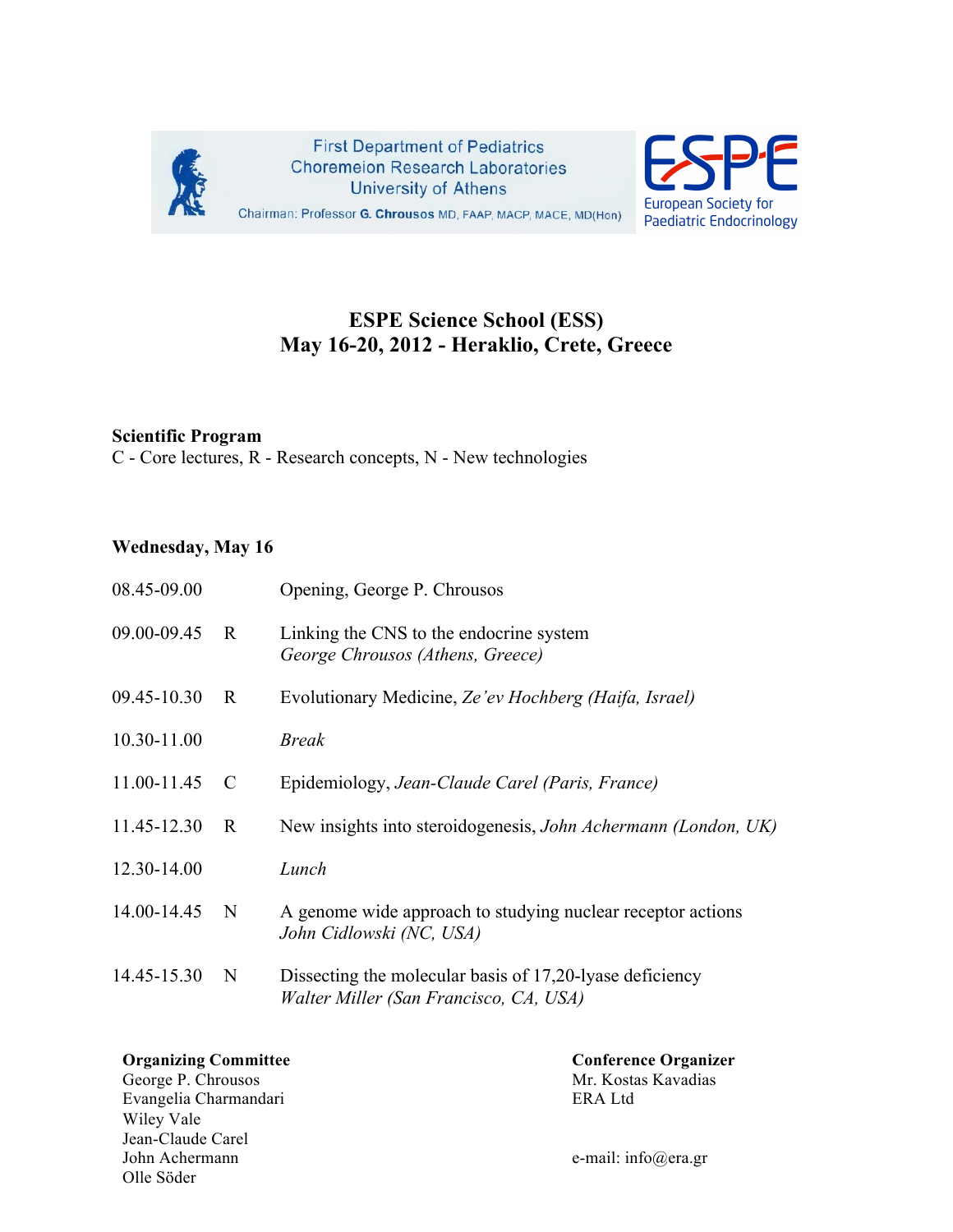| 15.30-16.00 |   | <b>Break</b>                                                                     |
|-------------|---|----------------------------------------------------------------------------------|
| 16.00-16.45 |   | Projects discussion, students in groups                                          |
| 16.45-17.30 | R | Endocrine disruptors, Olle Soder (Stockholm, Sweden)                             |
| 17.30-18.00 |   | <b>Break</b>                                                                     |
| 18.00-18.45 |   | Projects discussion, students in groups                                          |
| 18.45-19.30 | C | Designing a clinical trial<br>Anita Hokken-Koelega (Amersfoort, The Netherlands) |
| 19.30       |   | Dinner                                                                           |

## **Thursday, May 17**

| 09.00-09.45 | $\mathcal{C}_{\mathcal{C}}$ | Designing a basic science research project<br>Andreas Margioris (Heraklio, Greece)                                          |  |
|-------------|-----------------------------|-----------------------------------------------------------------------------------------------------------------------------|--|
| 09.45-10.30 |                             | Reviewing an article, students in groups                                                                                    |  |
| 10.30-11.00 |                             | <b>Break</b>                                                                                                                |  |
| 11.00-11.45 | N                           | Strategies to detect a new gene and prove its importance<br>Mehul Dattani (London, UK)                                      |  |
| 11.45-12.30 | C                           | Career development, Olle Soder (Stockholm, Sweden)                                                                          |  |
| 12.30-14.00 |                             | Lunch                                                                                                                       |  |
| 14.00-14.45 | R                           | Cross-talk between neurosteroids and neurotrophins in brain<br>development and aging, Achilleas Gravanis (Heraklio, Greece) |  |
| 14.45-15.30 | N                           | Assessing neurosteroid function in vivo and in vitro<br>Synthia Mellon (San Francisco, CA, USA)                             |  |
| 15.30-16.15 | N                           | How to develop a new hormone, <i>Wiley Vale (La Jolla, CA, USA)</i>                                                         |  |
| 16.15-16.45 |                             | <b>Break</b>                                                                                                                |  |

## **Organizing Committee**  The Conference Organizer

George P. Chrousos **Mr. Kostas Kavadias** Evangelia Charmandari ERA Ltd Wiley Vale Jean-Claude Carel<br>John Achermann Olle Söder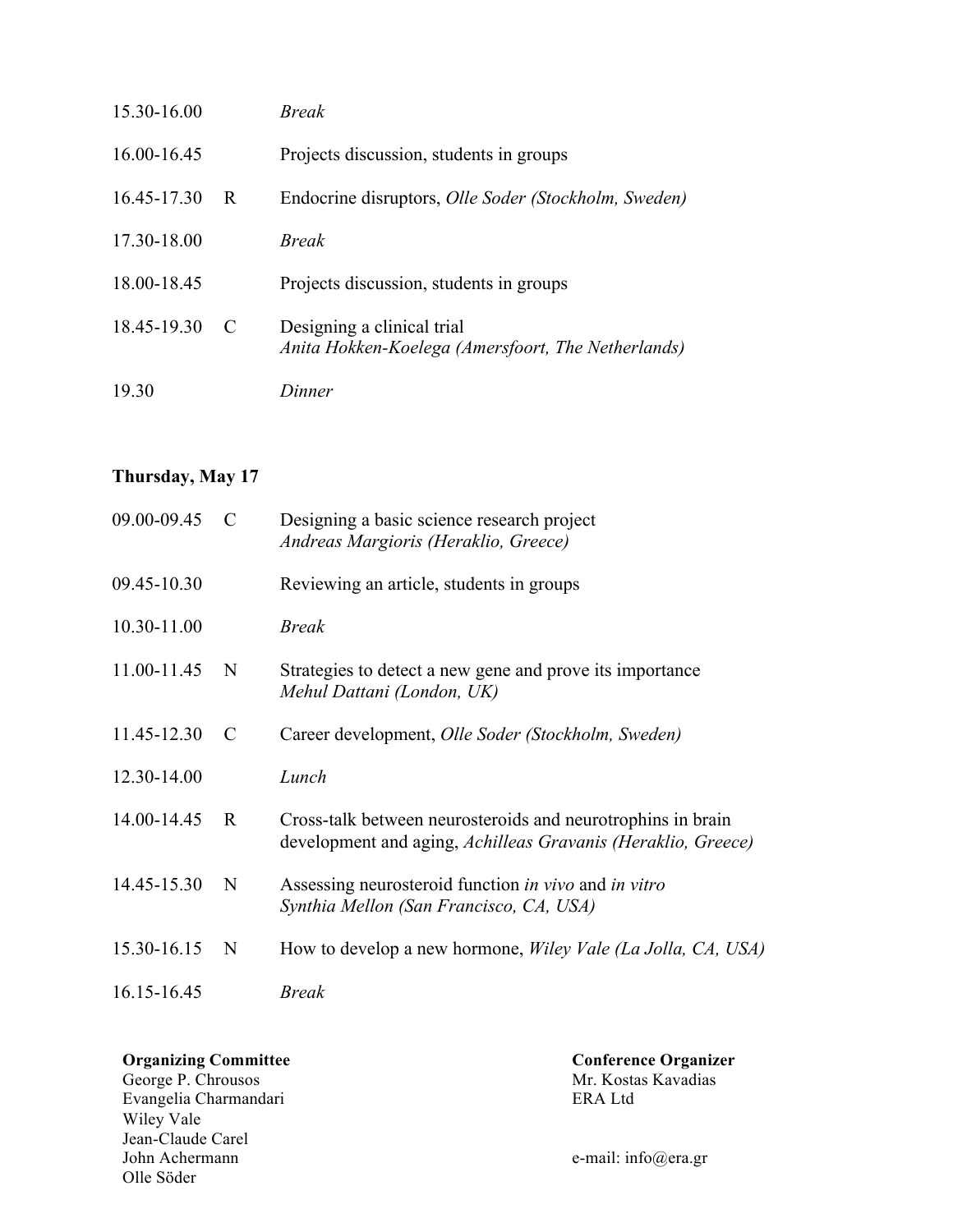| 16.45-17.30 | $\mathbb{R}$ | Recent advances in glucocorticoid receptor research<br>Tomoshige Kino (Bethesda, MD, USA) |
|-------------|--------------|-------------------------------------------------------------------------------------------|
| 17.30-18.15 | $\mathbf{C}$ | How to write and appraise a scientific paper<br>Nancy Gough (Washington DC, USA)          |
| 18.15       |              | Course summary, George Chrousos                                                           |
| 19.30       |              | Dinner                                                                                    |

## **Friday - Sunday, May 18-20**

## **NICHe Conference: Stress Response and Child Health**

# **Organizing Committee Conference Organizer**<br>
George P. Chrousos **Conference Organizer**<br>
Mr. Kostas Kavadias

George P. Chrousos Mr. Kosta<br>Evangelia Charmandari ERA Ltd Evangelia Charmandari Wiley Vale Jean-Claude Carel<br>John Achermann Olle Söder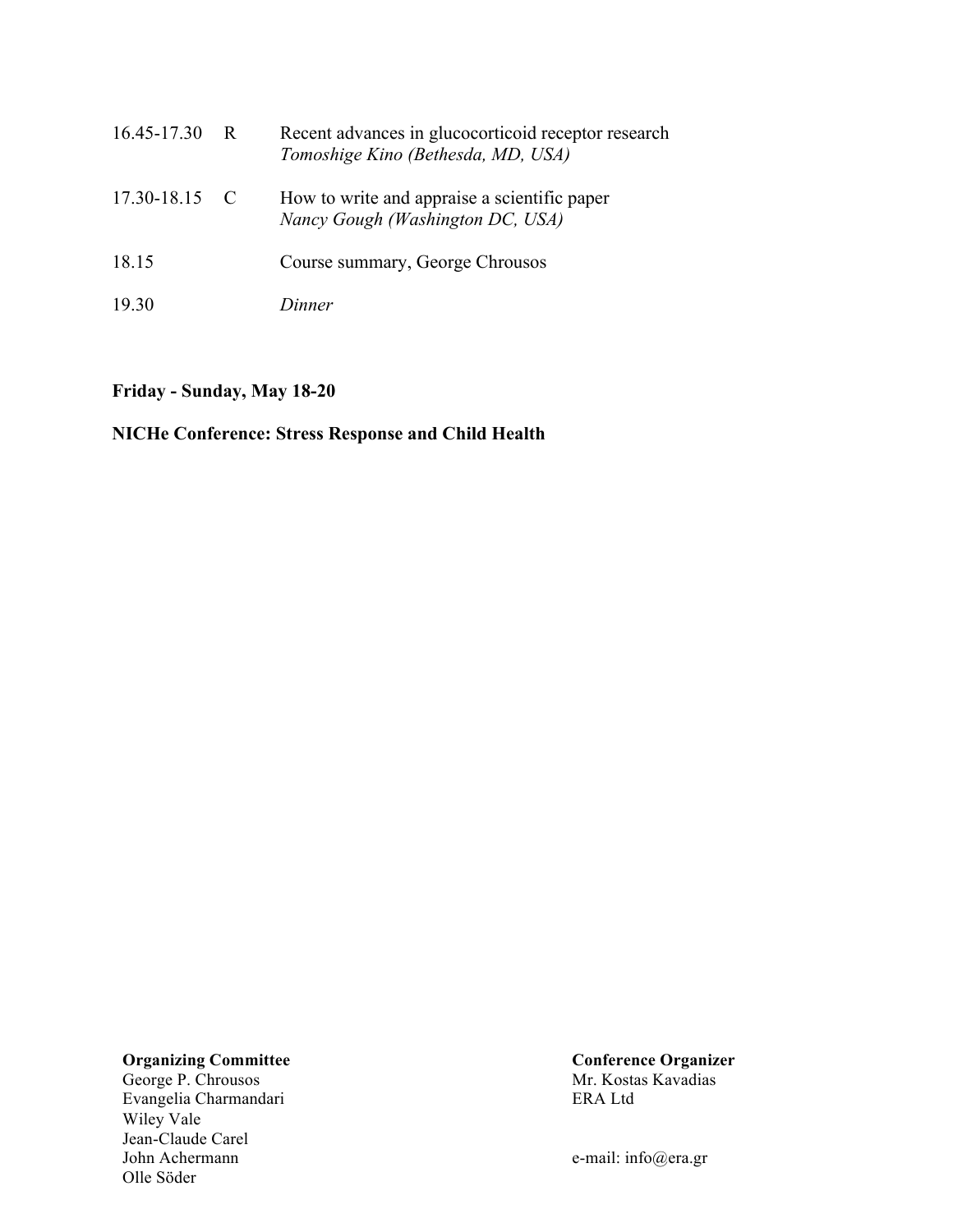



## **NICHe Conference 'Stress Response and Child Health'**

## **Friday, May 18**

|                   | SESSION 1: INTRODUCTION                                                                                 |
|-------------------|---------------------------------------------------------------------------------------------------------|
| 08.45-09.00       | Opening, George P. Chrousos                                                                             |
| 09.00-10.00       | Concepts of stress and neuroendocrinology of the stress response<br>George P. Chrousos (Athens, Greece) |
| 10.00-11.00       | Stress-system disorders: Overview of behavioral homeostasis<br>Gold PW (Bethesda, MD, USA)              |
| 11.00-11.30       | <b>Break</b>                                                                                            |
| 11.30-12.30       | Evolutionary perspective in the stress response<br>Ze'ev Hochberg (Haifa, Israel)                       |
| 12.30-14.00       | Lunch                                                                                                   |
| <i>SESSION 2:</i> | <b>ENDOCRINOLOGY OF THE STRESS RESPONSE</b>                                                             |

14.00-15.00 The CRF family of peptides and their role in stress responsiveness and behavior *Wylie W. Vale (La Jolla, CA, USA)*

**Organizing Committee Conference Organizer**<br>
George P. Chrousos Mr. Kostas Kavadias

George P. Chrousos Evangelia Charmandari ERA Ltd Wiley Vale Jean-Claude Carel John Achermann e-mail: info@era.gr Olle Söder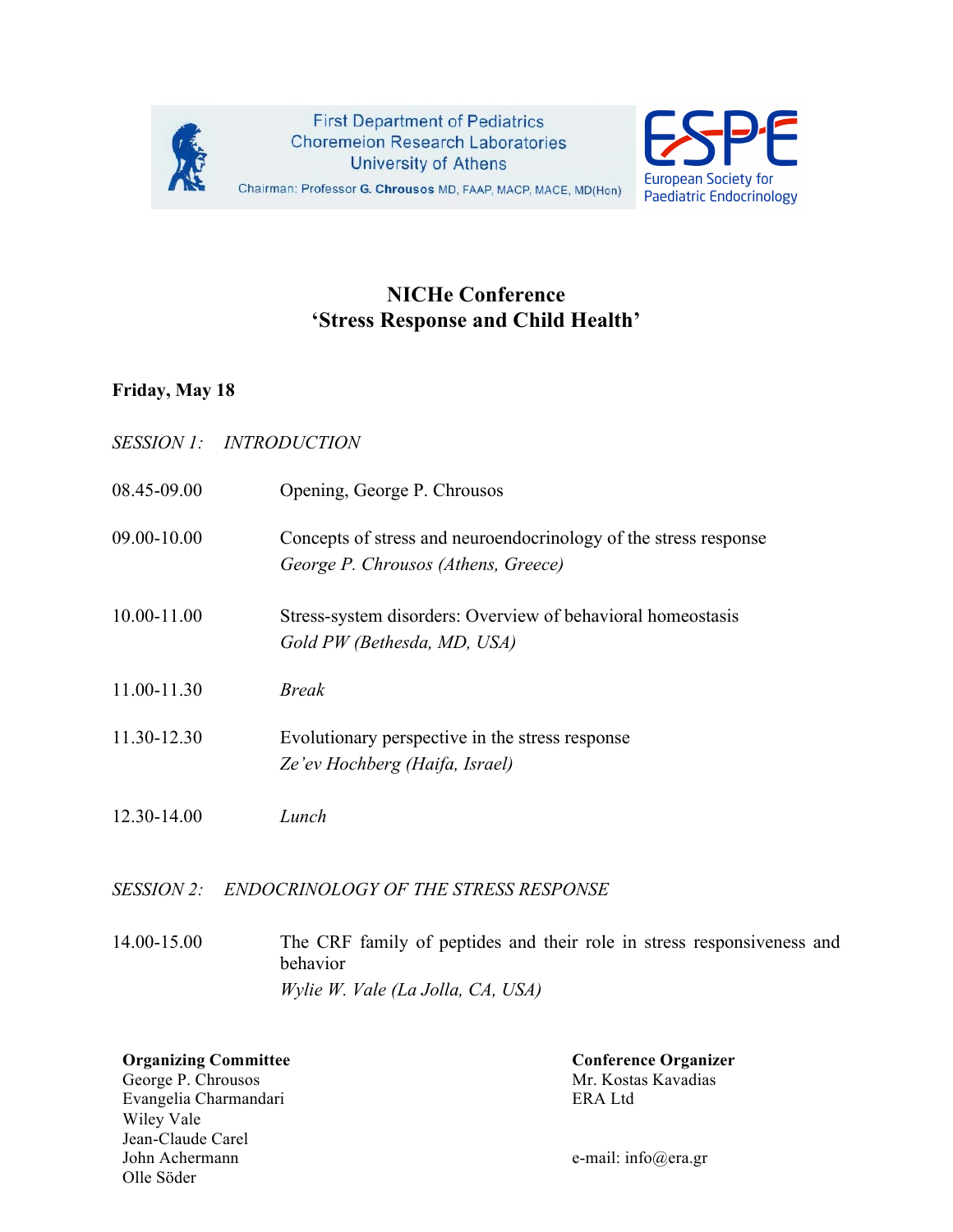| 15.00-16.00 | Glucocorticoid receptor isoforms and the networks of glucocorticoid<br>actions<br>John Cidlowski (NC, USA)                                     |
|-------------|------------------------------------------------------------------------------------------------------------------------------------------------|
| 16.00-16.30 | <i>Break</i>                                                                                                                                   |
| 16.30-17.30 | Alterations in the circadian rhythm of glucocorticoid secretion: Potential<br>clinical implications<br>Tomoshige Kino (Bethesda, MD, USA)      |
| 17.30-18.30 | Alterations in the ultradian glucocorticoid secretion: Implications for GR-<br>mediated gene transcription<br>Gordon Hager (Bethesda, MD, USA) |
| 19.30       | Dinner                                                                                                                                         |

## **Saturday, May 19**

| 09.00-10.00 | P450 oxidoreductase deficiency: A new disorder of steroidogenesis with<br>multiple clinical manifestations |
|-------------|------------------------------------------------------------------------------------------------------------|
|             | Walter Miller (San Francisco, CA, USA)                                                                     |
| 10.00-11.00 | Allopregnanolone: Neurosteroids as regulators of stress<br>Synthia Mellon (San Francisco, CA, USA)         |
| 11.00-11.30 | Break                                                                                                      |

*SESSION 3: EFFECTS OF CHRONIC HYPERACTIVATION OR HYPOACTIVATION OF THE STRESS SYSTEM*

- 11.30-12.30 The effects of acute and chronic stress on growth *Lars Sävendahl (Stockholm, Sweden)*
- 12.30-14.00 *Lunch*

George P. Chrousos Mr. Kosta<br>Evangelia Charmandari ERA Ltd Evangelia Charmandari Wiley Vale Jean-Claude Carel<br>John Achermann Olle Söder

**Organizing Committee Conference Organizer Conference Organizer**<br>
George P. Chrousos Mr. Kostas Kavadias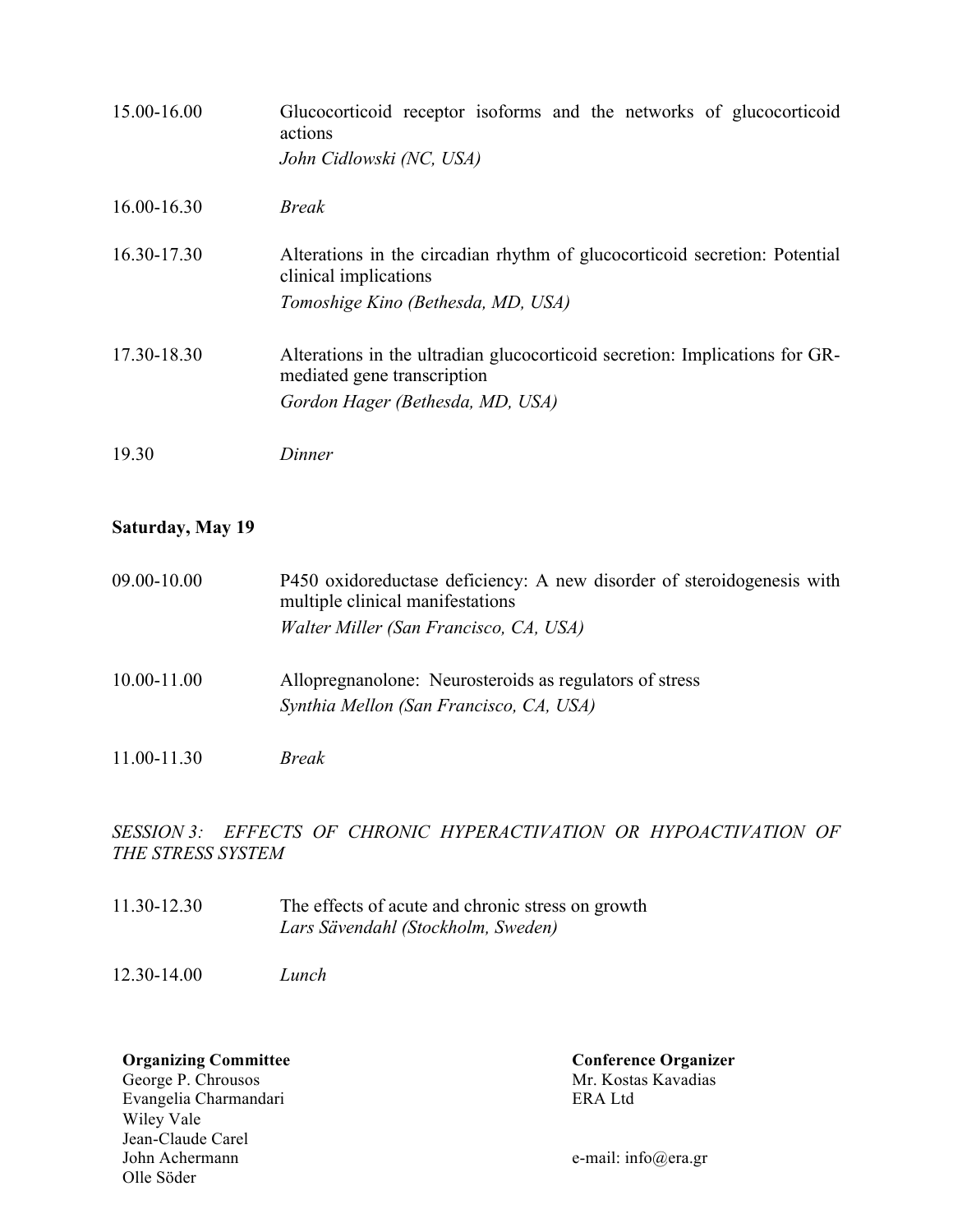| 14.00-15.00     | The effects of acute and chronic stress on puberty/reproduction<br>Jean Claude Carel (Paris, France)               |
|-----------------|--------------------------------------------------------------------------------------------------------------------|
| 15.00-16.00     | Stress and cognition<br>Seckl JR (Edinburgh, UK)                                                                   |
| $16.00 - 16.30$ | <b>Break</b>                                                                                                       |
| 16.30-17.30     | Long-term effects of social status and psychological stress on health and<br>longevity<br>M.G. Marmot (London, UK) |
| 17.30-18.30     | The effects of acute and chronic stress on diabetic control<br>Franco Chiarelli (Chieti, Italy)                    |
| 19.30           | Dinner                                                                                                             |

**Sunday, May 20**

| 09.00-10.00 | Stress and Sleep<br>Alexandros Vgontzas (Hershey, PA, USA)                                                                                                                                                      |
|-------------|-----------------------------------------------------------------------------------------------------------------------------------------------------------------------------------------------------------------|
| 10.00-11.00 | Primary Generalized Glucocorticoid Resistance and Hypersensitivity<br>States: The End-organ Involvement in the Stress Response<br>Evangelia Charmandari (Athens, Greece)                                        |
| 11.00-11.30 | <i>Break</i>                                                                                                                                                                                                    |
| 11.30-12.30 | Effects of intrauterine stress exposure on long-term human health and<br>disease risk outcomes: focus on metabolism, HPA function, immunity,<br>cognition and cellular aging<br>Pathic Wadhwa (Irvine, CA, USA) |
| 12.30-13.00 | Concluding Remarks - George Chrousos                                                                                                                                                                            |

**Organizing Committee Conference Organizer**<br>
George P. Chrousos **Conference Organizer**<br>
Mr. Kostas Kavadias

George P. Chrousos Mr. Kosta<br>Evangelia Charmandari ERA Ltd Evangelia Charmandari Wiley Vale Jean-Claude Carel<br>John Achermann Olle Söder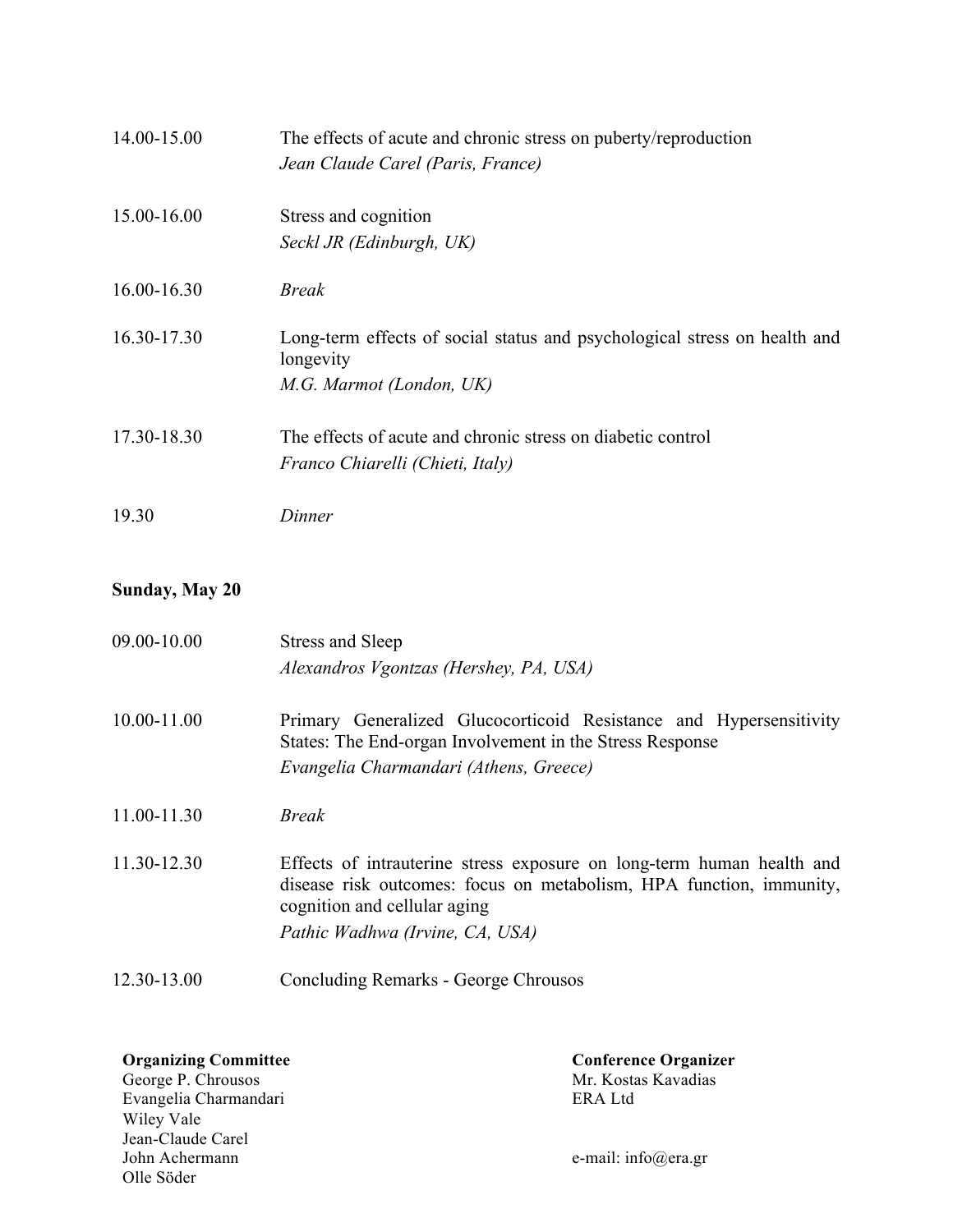**ESPE Science School (ESS)** May 16-20, 2012 - Heraklio, Crete, Greece

Supported by an educational grant by **Pfizer Health care** 





## **APPLICATION FOR REGISTRATION**

era

Please type or use block letters and return this form to the Meeting Secretariat:

ERA Ltd., 17, Asklipiou Str. 106 80, Athens - Greece, Tel.: +30 210 3634 944, Fax: +30 210 3631 690, E-mail: info@era.gr Web Site: www.era.gr

## PERSONAL INFORMATION

| Title: | Prof. | Dr. | Mr. Andrew Mr. | Ms. |  |
|--------|-------|-----|----------------|-----|--|
|        |       |     |                |     |  |
|        |       |     |                |     |  |
|        |       |     |                |     |  |
|        |       |     |                |     |  |
|        |       |     |                |     |  |
|        |       |     |                |     |  |
|        |       |     |                |     |  |
|        |       |     |                |     |  |
|        |       |     |                |     |  |
|        |       |     |                |     |  |
|        |       |     |                |     |  |
|        |       |     |                |     |  |
|        |       |     |                |     |  |
|        |       |     |                |     |  |
|        |       |     |                |     |  |
|        |       |     |                |     |  |
|        |       |     |                |     |  |
|        |       |     |                |     |  |
|        |       |     |                |     |  |
|        |       |     |                |     |  |
|        |       |     |                |     |  |
|        |       |     |                |     |  |
|        |       |     |                |     |  |
|        |       |     |                |     |  |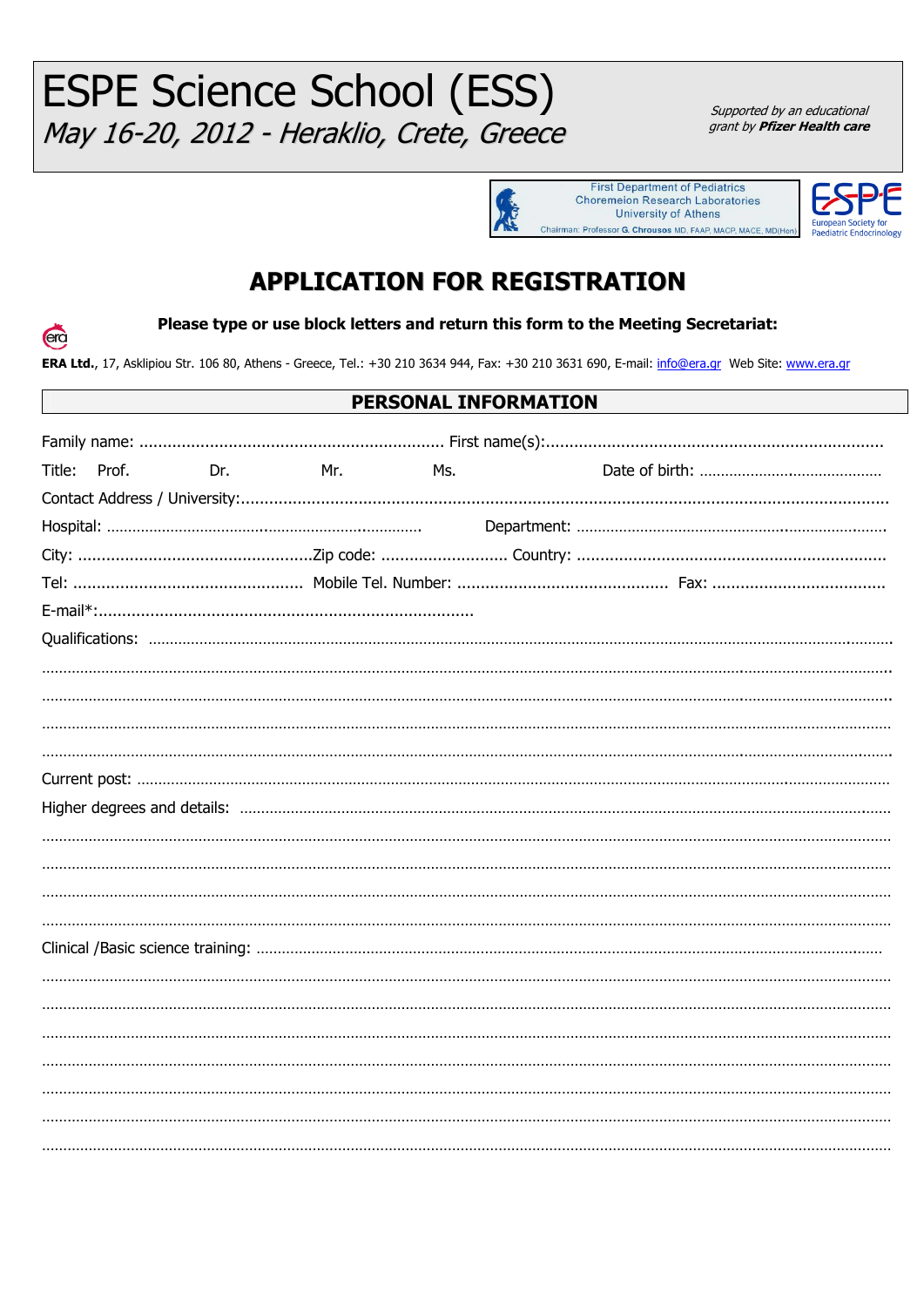## 5 most important papers:

…………………………………………………………………………………………………………………………………………………………………………………

\* Please fill in legibly to avoid time consuming correspondence. **All correspondence will be made via e-mail.** 

I do / I do not allow giving my address details to third parties.

In case your application is approved ESS will cover travel and participation costs therefore please fill the below boxes.

| <b>TRAVEL INFORMATION</b>                                                                                           |             |  |  |
|---------------------------------------------------------------------------------------------------------------------|-------------|--|--|
| Departure date/time                                                                                                 |             |  |  |
| Return date/time                                                                                                    |             |  |  |
| Airport you wish to depart from                                                                                     |             |  |  |
|                                                                                                                     | 1st choice: |  |  |
| Airline company you prefer                                                                                          | 2nd choice: |  |  |
| Your air ticket will be issued by ERA LTD and will be sent to you by courier or electronically, up to May 1st, 2012 |             |  |  |

## **ACCOMMODATION INFORMATION**

| Double room FOR SINGLE USE |                 |
|----------------------------|-----------------|
| Check in date:             | Check out date: |
| Notes:                     |                 |

Applications are to include **this letter of application, a CV and a letter by the direct supervisor**, and be submitted to the meeting secratariat by email only, at [info@era.gr](mailto:info@era.gr) by January 10th, 2012. Decisions will be announced by January 31st, 2012.

**Signature Date:**............./............../..............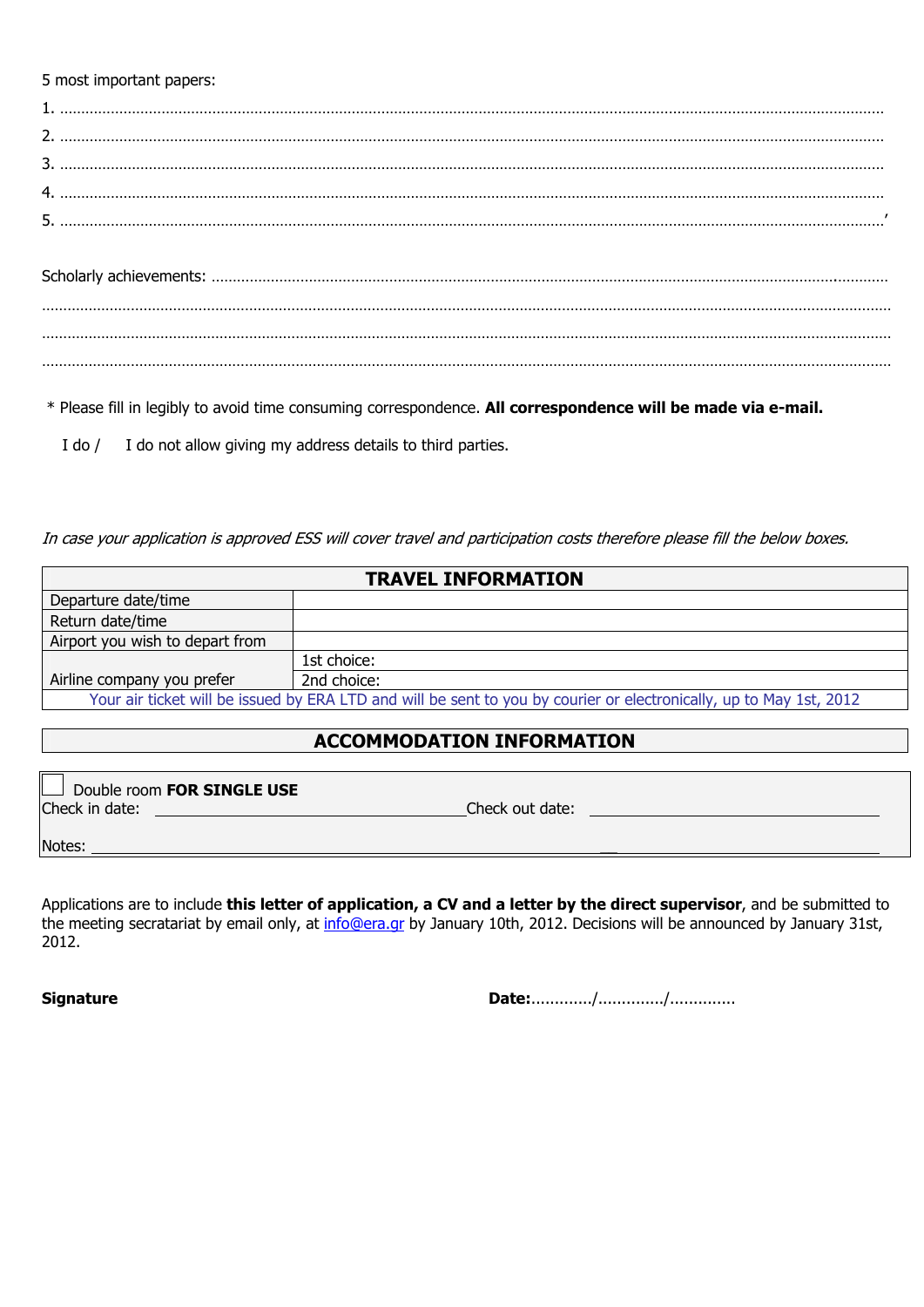

**First Department of Pediatrics Choremeion Research Laboratories University of Athens** 



Chairman: Professor G. Chrousos MD, FAAP, MACP, MACE, MD(Hon)

## **NICHe Conference 'Stress Response and Child Health' May 18-20, 2012 - Heraklio, Crete, Greece**

December 1, 2011

Dear Colleagues and friends ESPE members,

It is a pleasure to invite you to participate in the 2012 **New Inroads to Child Health (NICHe) Conference** (http://www.eurospe.org/meetings/NiCHE.html) on May 18-20, 2012, in Crete, on the topic **STRESS RESPONSE AND CHILD HEALTH**.

This is the fifth in ESPE series of high-profile conferences devoted to future research directions in child health. The series is based on our conviction that it is the responsibility of those of us involved in today's biomedical research enterprise to translate the remarkable scientific innovations we are witnessing into health gains for children.

The Scientific Committee is pleased to invite those interested to register with the Conference Organizer Mr. Kostas Kavadias [kkavadias@era.gr] before January 10th, 2012. Twenty five slots are available for ESPE members on a first-come, first-served basis.

For participants the conference will cover the cost of scientific sessions, registration, accommodation and provision of meals. Travel expenses are not covered by the conference organization.

We look forward to see you in Crete.

On behalf of the scientific committee

**George P. Chrousos, MD, MACP, MACE, FRCP (London) Professor and Chairman, First Department of Pediatrics University of Athens Medical School Athens 115 27, Greece**

## **Organizing Committee Conference Organizer Conference Organizer**

George P. Chrousos **Mr. Kostas Kavadias** Evangelia Charmandari ERA Ltd Wiley Vale Jean-Claude Carel John Achermann e-mail: info@era.gr Olle Söder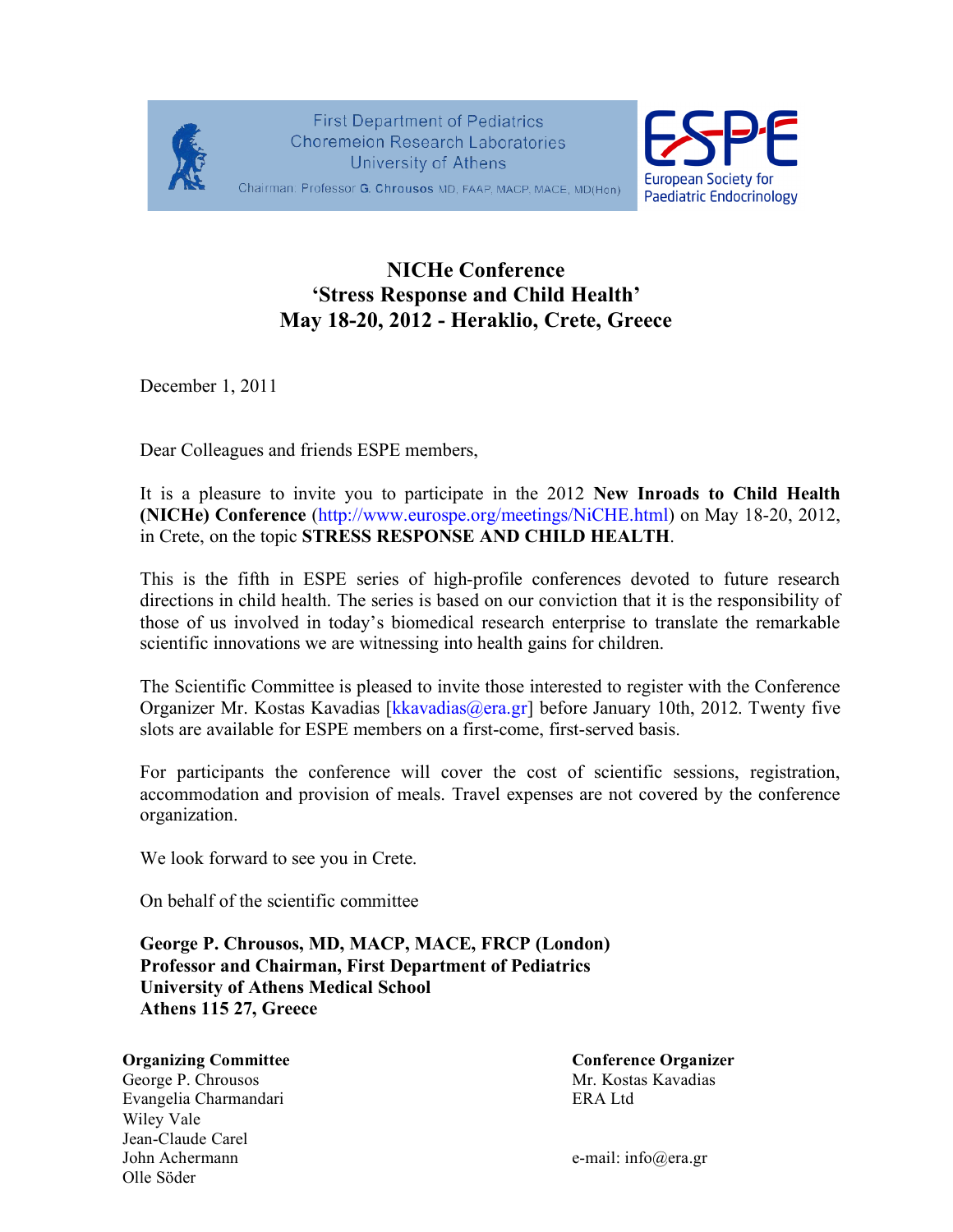

**First Department of Pediatrics Choremeion Research Laboratories University of Athens** 



Chairman: Professor G. Chrousos MD, FAAP, MACP, MACE, MD(Hon)

## **NICHe Conference 'Stress Response and Child Health'**

## **Scientific Program**

## **Friday, May 18**

| <i>SESSION 1:</i> | <i><b>INTRODUCTION</b></i>                                                                              |
|-------------------|---------------------------------------------------------------------------------------------------------|
| 08.45-09.00       | Opening, George P. Chrousos                                                                             |
| 09.00-10.00       | Concepts of stress and neuroendocrinology of the stress response<br>George P. Chrousos (Athens, Greece) |
| 10.00-11.00       | Stress-system disorders: Overview of behavioral homeostasis<br>Gold PW (Bethesda, MD, USA)              |
| 11.00-11.30       | <b>Break</b>                                                                                            |
| 11.30-12.30       | Evolutionary perspective in the stress response<br>Ze'ev Hochberg (Haifa, Israel)                       |
| 12.30-14.00       | Lunch                                                                                                   |

George P. Chrousos Mr. Kosta<br>Evangelia Charmandari Rangelia Kavadias ERA Ltd Evangelia Charmandari Wiley Vale Jean-Claude Carel<br>John Achermann Olle Söder

**Organizing Committee Conference Organizer**<br>
George P. Chrousos Mr. Kostas Kavadias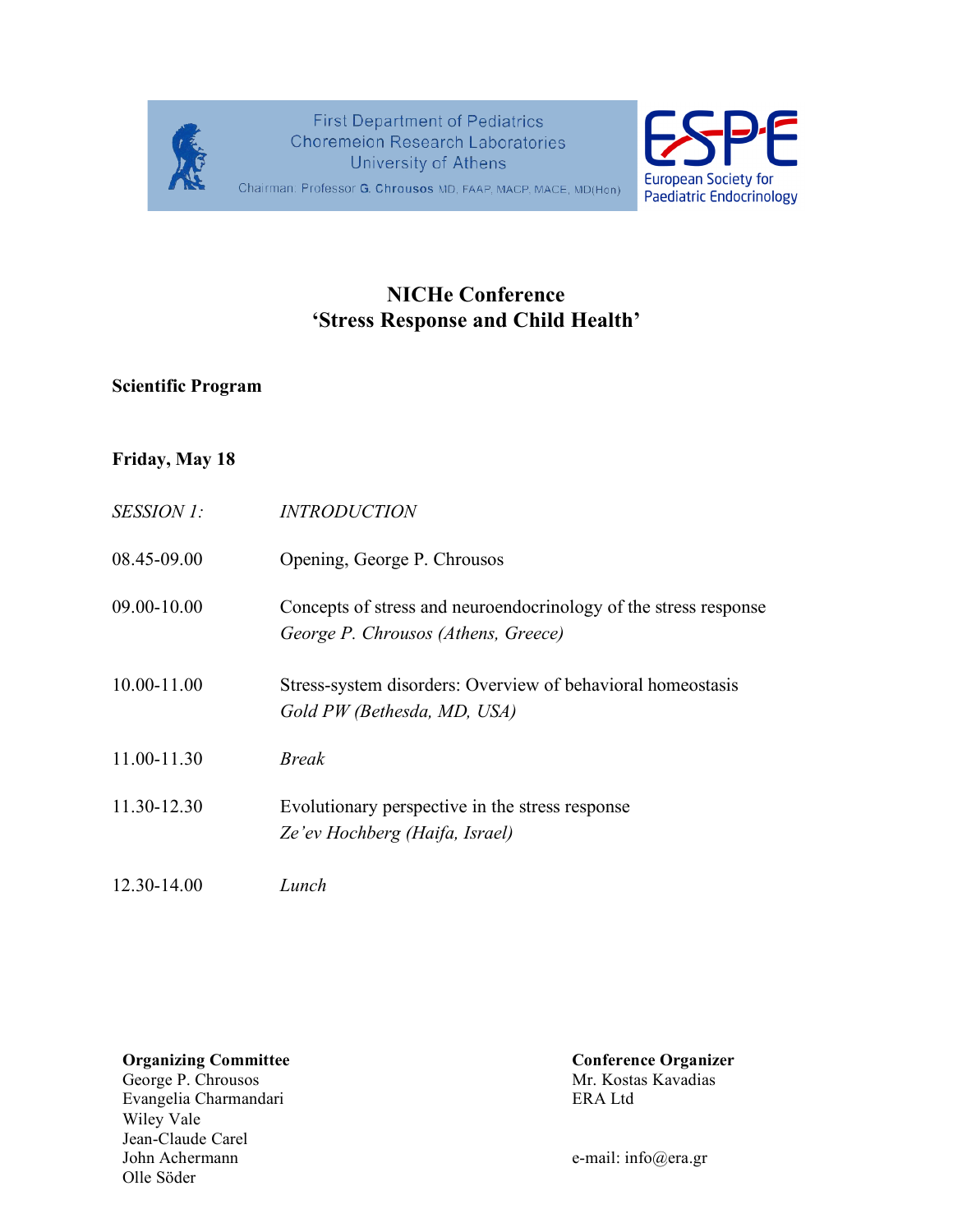| SESSION 2:  | <b>ENDOCRINOLOGY OF THE STRESS RESPONSE</b>                                                                |
|-------------|------------------------------------------------------------------------------------------------------------|
| 14.00-15.00 | The CRF family of peptides and their role in stress responsiveness and<br>behavior                         |
|             | Wylie W. Vale (La Jolla, CA, USA)                                                                          |
| 15.00-16.00 | Glucocorticoid receptor isoforms and the networks of glucocorticoid<br>actions                             |
|             | John Cidlowski (NC, USA)                                                                                   |
| 16.00-16.30 | <b>Break</b>                                                                                               |
| 16.30-17.30 | Alterations in the circadian rhythm of glucocorticoid secretion: Potential<br>clinical implications        |
|             | Tomoshige Kino (Bethesda, MD, USA)                                                                         |
| 17.30-18.30 | Alterations in the ultradian glucocorticoid secretion: Implications for GR-<br>mediated gene transcription |
|             | Gordon Hager (Bethesda, MD, USA)                                                                           |
| 19.30       | Dinner                                                                                                     |

## **Saturday, May 19**

| 09.00-10.00 | P450 oxidoreductase deficiency: A new disorder of steroidogenesis with<br>multiple clinical manifestations<br>Walter Miller (San Francisco, CA, USA) |
|-------------|------------------------------------------------------------------------------------------------------------------------------------------------------|
| 10.00-11.00 | Allopregnanolone: Neurosteroids as regulators of stress<br>Synthia Mellon (San Francisco, CA, USA)                                                   |

11.00-11.30 *Break* 

George P. Chrousos Mr. Kosta<br>Evangelia Charmandari ERA Ltd Evangelia Charmandari ERA Ltd Wiley Vale Jean-Claude Carel<br>John Achermann Olle Söder

**Organizing Committee Conference Organizer**<br>
George P. Chrousos **Conference Organizer**<br>
Mr. Kostas Kavadias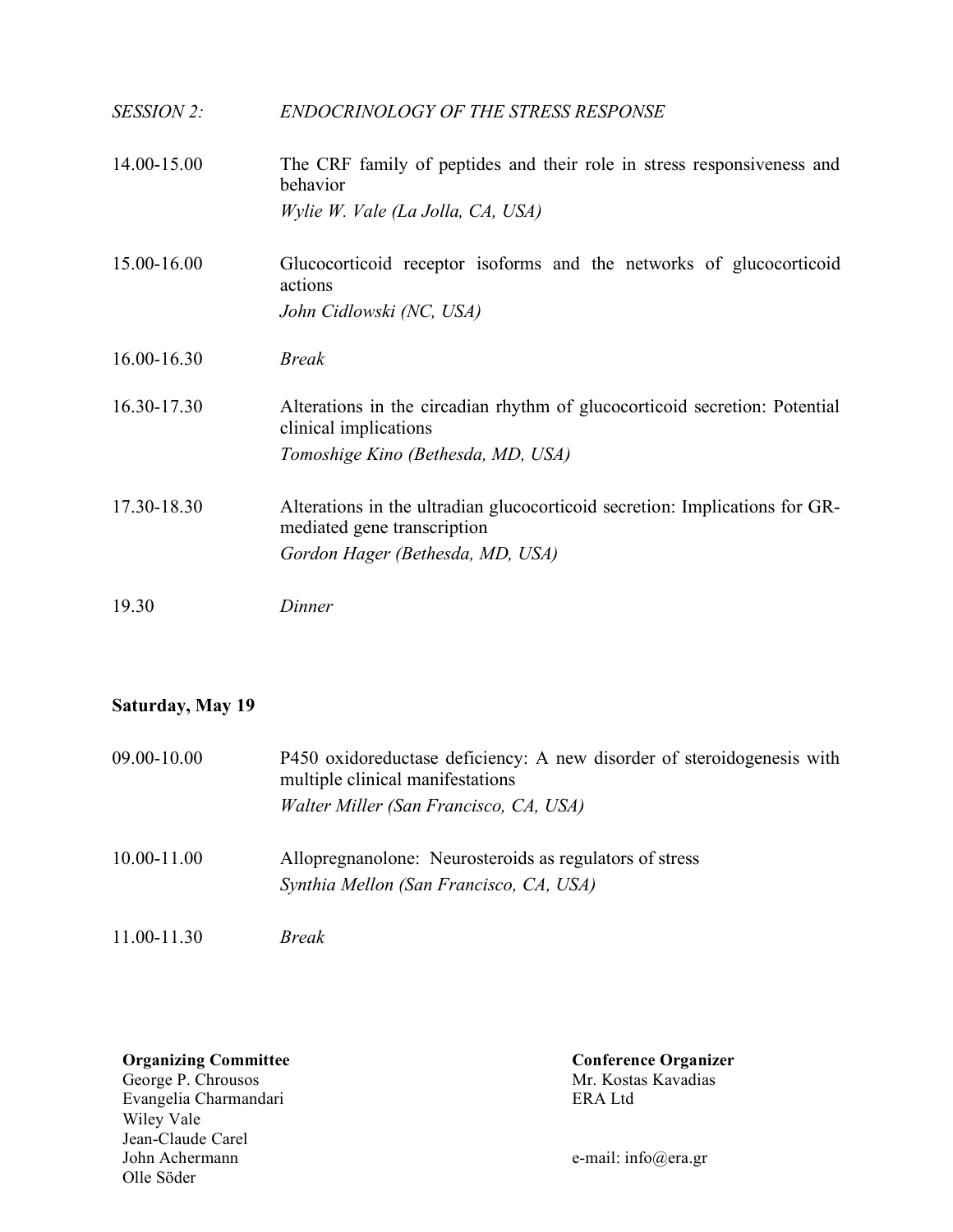| SESSION 3:  | EFFECTS OF CHRONIC HYPERACTIVATION OR HYPOACTIVATION<br>OF THE STRESS SYSTEM                                       |
|-------------|--------------------------------------------------------------------------------------------------------------------|
| 11.30-12.30 | The effects of acute and chronic stress on growth<br>Lars Sävendahl (Stockholm, Sweden)                            |
| 12.30-14.00 | Lunch                                                                                                              |
| 14.00-15.00 | The effects of acute and chronic stress on puberty/reproduction<br>Jean Claude Carel (Paris, France)               |
| 15.00-16.00 | Stress and cognition<br>Seckl JR (Edinburgh, UK)                                                                   |
| 16.00-16.30 | <b>Break</b>                                                                                                       |
| 16.30-17.30 | Long-term effects of social status and psychological stress on health and<br>longevity<br>M.G. Marmot (London, UK) |
| 17.30-18.30 | The effects of acute and chronic stress on diabetic control<br>Franco Chiarelli (Chieti, Italy)                    |
| 19.30       | Dinner                                                                                                             |

## **Sunday, May 20**

- 09.00-10.00 Stress and Sleep *Alexandros Vgontzas (Hershey, PA, USA)*
- 10.00-11.00 Primary Generalized Glucocorticoid Resistance and Hypersensitivity States: The End-organ Involvement in the Stress Response *Evangelia Charmandari (Athens, Greece)*

11.00-11.30 *Break* 

| <b>Organizing Committee</b> | <b>Conference Organizer</b> |
|-----------------------------|-----------------------------|
| George P. Chrousos          | Mr. Kostas Kavadias         |
| Evangelia Charmandari       | ERA Ltd                     |
| Wiley Vale                  |                             |
| Jean-Claude Carel           |                             |
| John Achermann              | e-mail: info@era.gr         |
| Olle Söder                  |                             |